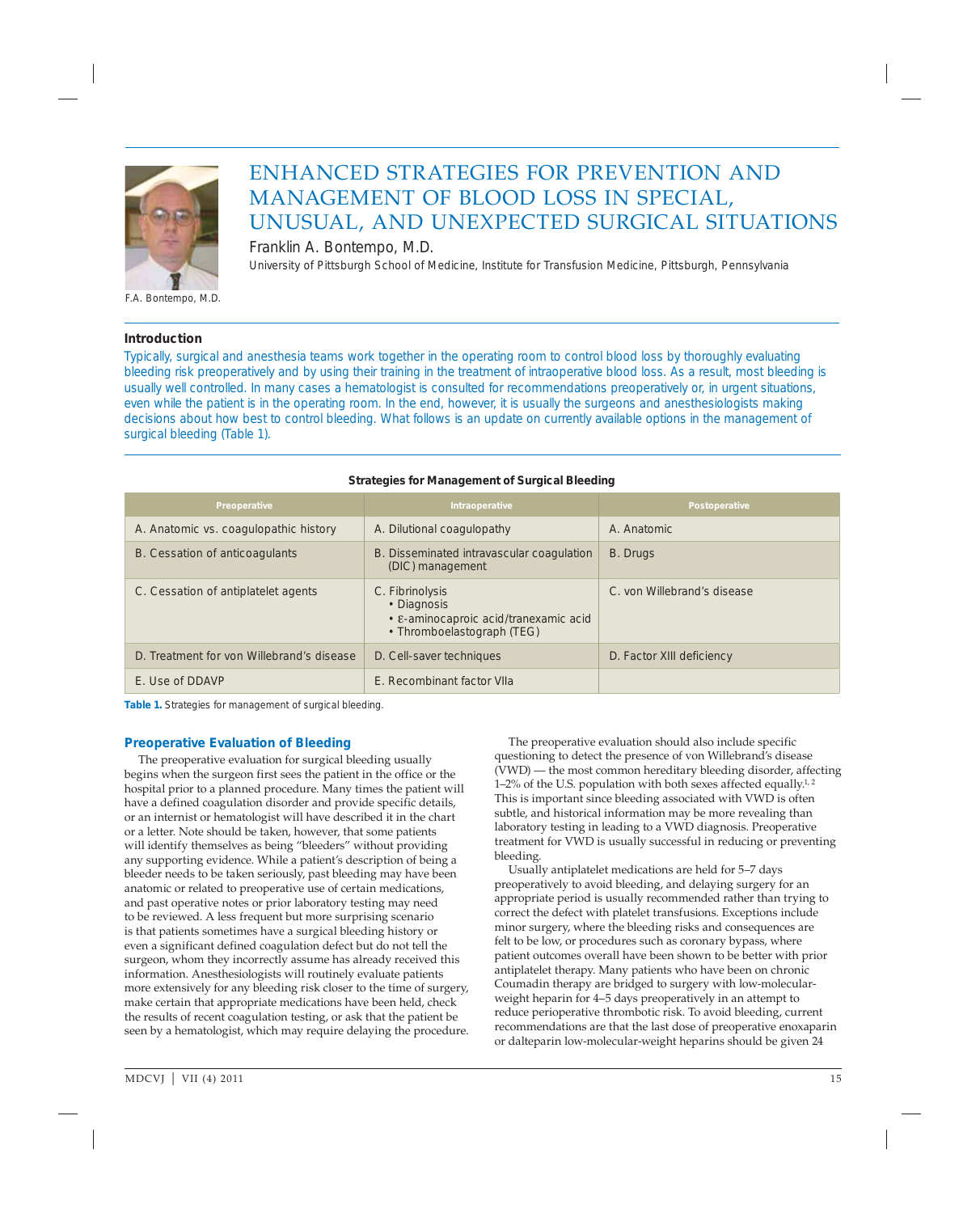hours before the procedure without checking an anti-Xa level.3 If the patient is not being bridged from Coumadin with lowmolecular-weight heparin, Coumadin is usually held for 3–4 days preoperatively, and the prothrombin time/international normalized ratio can be checked prior to the procedure to be certain that the Coumadin effect has largely resolved to reduce bleeding risk. If IV unfractionated heparin is being used, the usual recommendation is to hold it for 3 hours before the procedure. If fondaparinux is used for bridging or if the patient is on fondaparinux and needs semi-urgent surgery, the last dose should probably be given at a longer time (at least 36– 48 hours) before the procedure due to its longer half-life, although there is no specific evidence-based current recommendation. Preoperative desmopressin acetate (DDAVP) nasal spray is commonly used for most types of VWD after a prior DDAVP challenge has shown a good response. For some rarer types of VWD, especially type 2B VWD, or for major surgeries where maintenance of normal von Willebrand's factor will be necessary for prolonged periods, the plasma-derived product Humate-P® can be used to get around the tachyphylaxis associated with multiple doses of DDAVP over a short time. Preoperative DDAVP can also be used in patients with platelet dysfunction associated with renal failure and liver disease to help prevent bleeding. Dosing can be done with IV DDAVP over 30 minutes immediately before the procedure or with the intranasal preparation of desmopressin (Stimate), often given 1 hour preoperatively. In some cases, DDAVP can also be used to raise factor VIII:C (hemophilic factor) to acceptable levels for surgery in patients with mild hemophilia A. Lastly, some patients with severe liver disease and a hepatic synthetic defect may benefit from having plasma infusions preoperatively because of the increased risk of mortality from these patients undergoing surgery.<sup>4, 5</sup>

## **Intraoperative Bleeding**

Intraoperative bleeding may be anatomic but can also be due to a dilutional coagulopathy if bleeding has been massive, or it can occur unexpectedly from activated processes such as disseminated intravascular coagulation or primary fibrin(ogen)olysis. A dilutional coagulopathy can occur from massive anatomic bleeding, such as from hypervascular tumors or in liver transplantation, unless a replacement ratio of 1 unit of fresh frozen plasma (FFP) is given for every unit of red blood cells (RBC) transfused<sup>6</sup> along with enough platelets to maintain an adequate platelet count. Dilution could also occur in patients with any underlying coagulopathy, such as from liver disease or the uncorrected use of warfarin, prior to undergoing cardiac bypass due to the effect of the initial pump prime used in this procedure. In these situations, blood loss may also be tempered by cell-saver techniques, if available, at a slight risk of bacterial contamination from the surgical field. Disseminated intravascular coagulation (DIC) commonly occurs in sepsis but is probably less often present in surgical settings since infection may preclude the patient from going to surgery. In DIC, the underlying problem is inappropriate activation of coagulation in the microvasculature and overproduction of thrombin that leads to microvascular clot formation and consumption of clotting factors; this leads to clinical bleeding despite its actual underlying thrombotic pathophysiology. DIC also occurs in a variety of special clinical settings including acute promyelocytic leukemia, snake bite, or in women with obstetric complications where the incidence of DIC is especially high and may represent 3–4% of all cases seen by a coagulation laboratory.<sup>7</sup> Treating the underlying provoking disease and using coagulation parameters to guide blood product replacement remain the longstanding tenets of treating DIC. In

particularly difficult situations where there is active DIC with uncontrolled bleeding, using antithrombin III concentrate — in addition to replacing RBCs, FFP, platelets, and cryoprecipitate could be beneficial since antithrombin III is a natural anticoagulant that antagonizes the elevated thrombin produced by the DIC process. The concentrates have been shown to improve some hematologic parameters and may limit end-organ damage due to DIC, but they have not as yet been shown to reduce mortality. $8,9$ 

A less-common activated process that could cause significant bleeding in special surgical situations is primary fibrinolysis or fibrinogenolysis. Here the inappropriate activation is in the fibrinolytic cascade, where enhanced activation of plasminogen causes overproduction of plasmin. This overwhelms plasmin's natural inhibitor, alpha-2 antiplasmin, and leads to excessive destruction of its primary target, fibrin. The more advanced form of fibrinolysis may lead to fibrinogenolysis, where higher levels of unopposed plasmin destroys not only fibrin but also fibrinogen and clotting factors V and VIII. As a result, one may observe clots forming in the operative field initially but lysing in several minutes and causing uncontrolled bleeding rather than lysing slowly over the usual period of several days.

The clinical settings in which fibrinolysis may occur include mouth surgery, where there is localized release of unusual plasminogen activator into the oral cavity; genitourinary (GU) tract surgery, where the excessive release of urokinase from the urothelium activates the fibrinolytic cascade; and liver surgery, especially liver transplant surgery, where there is an excessive release of tissue plasminogen activator from the vascular endothelium. In mouth surgery, the diagnosis of fibrinolysis is usually made clinically rather than in the laboratory since the effect is not usually systemic; the result is prolonged intra- or postoperative oral cavity bleeding that is more often an annoyance to the surgeon and patient rather than a life-threatening condition. This is usually managed in patients with historically normal hemostasis by giving oral or IV ε-aminocaproic acid or tranexamic acid when oral cavity bleeding occurs; these medications are competitive inhibitors of plasmin that block its action on fibrin. More recently, the use of localized "swish and spit" ε-aminocaproic acid or tranexamic acid preparations have been helpful, especially in children and for outpatient use. In patients with a history of VWD or mild hemophilia A, where bleeding is more likely, antifibrinolytic therapy is routinely given postoperatively to prevent bleeding. Cryoprecipitate is an additional therapy for fibrinolysis since it is a concentrated source of both fibrinogen and factor VIII. Finally, ε-aminocaproic acid has an additional advantage in localized GU tract bleeding; since it is excreted through the GU tract, lower nonsystemic doses will concentrate there and can adequately treat bleeding without causing as much systemic effect. This can be useful in patients with localized GU tract bleeding who need to be protected from thrombosis elsewhere, for example, in patients who have a prosthetic valve or are undergoing neurosurgery.

In patients having liver surgery or liver transplantation, the diagnosis of a fibrinolytic state will typically need to be made to differentiate it from active DIC since antifibrinolytic therapy may worsen the underlying prothrombotic state in DIC and affect the patient adversely. The diagnosis of fibrinolysis can be made in an appropriate clinical setting by 1) noting clinical lysis in the operative field or in an unanticoagulated laboratory specimen tube at the bedside, or by 2) the laboratory finding of specific destruction of fibrinogen, factor V, and factor VIII without significant thrombocytopenia or destruction of other factors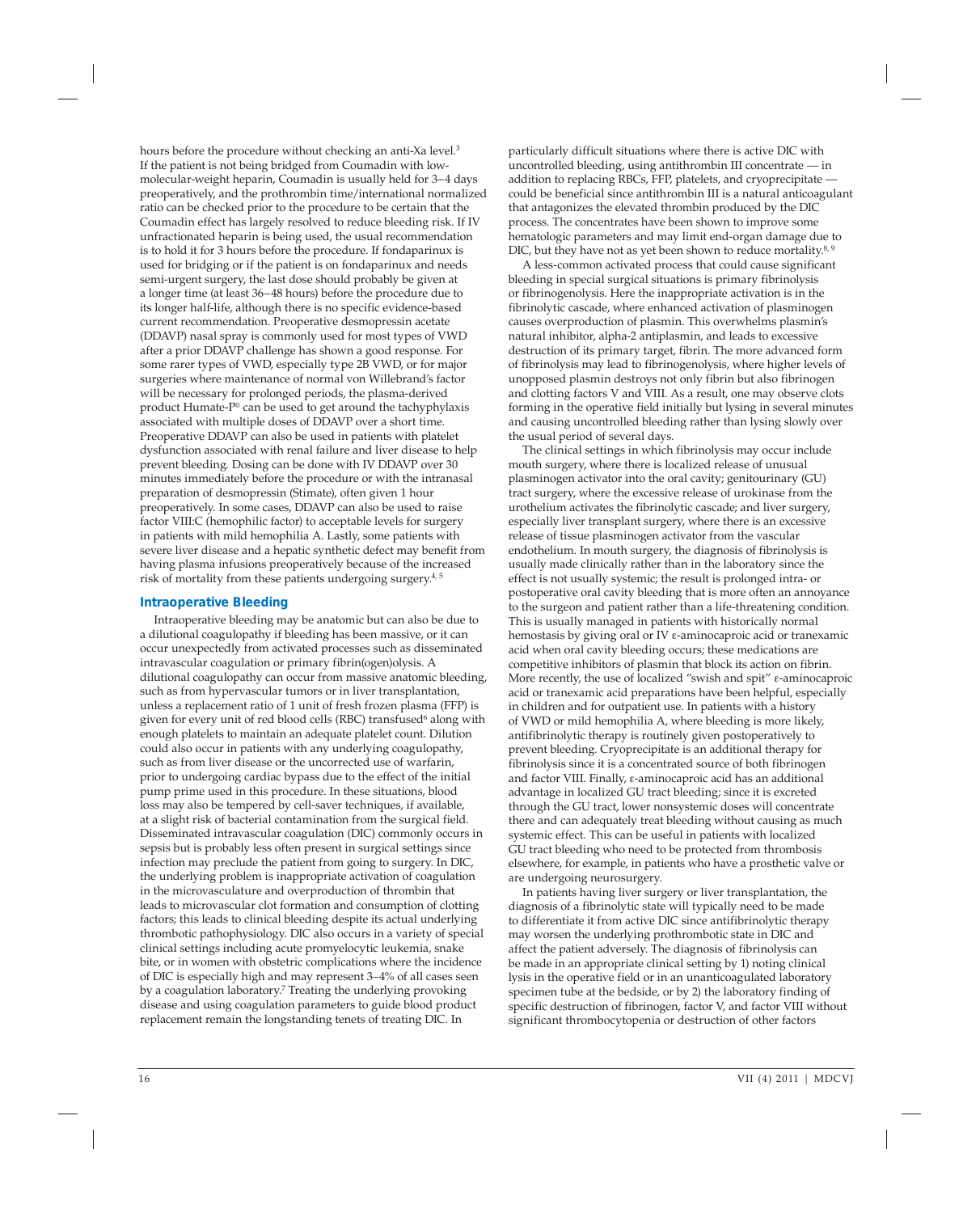and possibly with a positive euglobulin lysis time. A faster and perhaps more accurate way to diagnose fibrinolysis is through use of a thromboelastogram (TEG), if available. The TEG is especially effective in liver transplant surgery, where fibrinolysis is common, $10, 11$  because it facilitates rapid diagnosis by allowing visualization of the characteristic fibrinolysis pattern on the TEG, which can lead to prediction of response and earlier treatment with antifibrinolytics.<sup>12,13</sup>

Recombinant human factor VIIa (rhFVIIa) has recently come into widespread use for uncontrolled intraoperative bleeding that is unresponsive to usual measures. While it is only approved for use in patients with congenital factor VII deficiency and for patients with hemophilia A and B inhibitors, recent reports have documented that more than 90% of its use has been for off-label neurosurgical and cardiac surgical bleeding, at great expense and increased risk of thrombosis.<sup>14, 15</sup> The use of rhFVIIa for bleeding is attractive because it rapidly shortens the prothrombin time and activated partial thromboplastin time, but a clear benefit for overall patient outcome has been difficult to demonstrate; therefore, its repeated use — especially at the higher doses — should currently be discouraged. There have been repeated reports, however, of patients with severe platelet defects, particularly Glanzman's thrombasthenia, who have responded well to rhFVIIa where its use might be considered.16 A final method for controlling local bleeding is the use of a number of thrombin-containing topical tissue sealants. Earlier products contained thrombin, which was often bovine, and were associated with the potentially serious side effect of immune coagulopathy. Newer, recently approved products use recombinant molecules that have shown lower rates of immunogenicity, lessening the concern about their use.<sup>17, 18</sup>

## **Postoperative Bleeding**

Postoperative bleeding may be anatomic or due to an activated process that started during the procedure, a drug effect, or a previously unrecognized congenital disorder, particularly VWD. Activated processes can be diagnosed using the same approach as outlined for intraoperative bleeding. A re-examination of the patient's history regarding preoperative use of antiplatelet drugs or symptoms of VWD may point to them as causes.<sup>19</sup> In addition, the use of ketorolac (Toradol), a parenteral nonnarcotic analgesic sometimes used for pain control in the immediate postoperative period, has antiplatelet effects and should also be considered as a possible cause of bleeding in the postoperative period. Commonly considered as a cause of postoperative bleeding but rarely found is a congenital deficiency of factor XIII, which stabilizes fibrin clots by cross-linking fibrin strands. A congenital deficiency of factor XIII makes fibrin clots more susceptible to degradation and can cause postoperative bleeding and/or delayed healing. Treating a congenital deficiency consists of elevating the circulating level of factor XIII with FFP or cryoprecipitate, the latter being preferred since it is a more concentrated source of the protein. However, the extreme rarity of this disorder, estimated to be 1 in 2 million, makes it an unlikely cause of postoperative bleeding.20, 21

#### **Summary**

Advances continue to be made in our understanding of coagulation and in the development of new pharmacologic and mechanical therapies. When applied in appropriate and specific surgical situations, these new treatments should enhance our ability to control operative bleeding and lead to a reduction of blood product use.

### **References**

- 1. Rodeghiero F, Castaman G, Dini E. Epidemiological investigation of the prevalence of von Willebrand's disease. Blood. 1987 Feb;69(2):454-9.
- 2. Werner EJ, Broxson EH, Tucker EL, Giroux DS, Shults J, Abshire TC. Prevalence of von Willebrand disease in children: a multiethnic study. J Pediatr. 1993 Dec;123(6):893-8.
- 3. Hirsh J, Raschke R. Heparin and low-molecular-weight heparin: the Seventh ACCP Conference on Antithrombotic and Thrombolytic Therapy. Chest. 2004 Sep;126(3 Suppl):188S-203S.
- 4. Patel T. Surgery in the patient with liver disease. Mayo Clin Proc. 1999 Jun;74(6):593-9.
- 5. Friedman LS. The risk of surgery in patients with liver disease. Hepatology. 1999 Jun;29(6):1617-23.
- 6. Triulzi DJ, Bontempo FA, Kiss JE, Winkelstein A. Transfusion support in liver transplantation. Transfus Sci. 1993 Oct;14(4):345-52.
- 7. Spero JA, Lewis JH, Hasiba U. Disseminated intravascular coagulation. Findings in 346 patients. Thromb Haemost. 1980 Feb 29;43(1):28-33.
- 8. Fourrier F, Chopin C, Goudemand J, Hendrycx S, Caron C, Rime A, et al. Septic shock, multiple organ failure, and disseminated intravascular coagulation. Compared patterns of antithrombin III, protein C, and protein S deficiencies. Chest. 1992 Mar;101(3):816-23.
- 9. Warren BL, Eid A, Singer P, Pillay SS, Carl P, Novak I, et al.; KyberSept Trial Study Group. Caring for the critically ill patient. High-dose antithrombin III in severe sepsis: a randomized controlled trial. JAMA. 2001 Oct 17;286(15):1869-78.
- 10. Lewis JH, Bontempo FA, Awad SA, Kang YG, Kiss JE, Ragni MV, et al. Liver transplantation: intraoperative changes in coagulation factors in 100 first transplants. Hepatology. 1989 May;9(5):710-4.
- 11. Porte RJ, Bontempo FA, Knot EA, Lewis JH, Kang YG, Starzi TE. Systemic effects of tissue plasminogen activator-associated fibrinolysis and its relation to thrombin generation in orthotopic liver transplantation. Transplantation. 1989 Jun;47(6):978-84.
- 12. Kang Y, Lewis JH, Navalgund A, Russell MW, Bontempo FA, Niren LS, et al. Epsilon-aminocaproic acid for treatment of fibrinolysis during liver transplantation. Anesthesiology. 1987 Jun;66(6):766-73.
- 13. Kang YG, Martin DJ, Marquez J, Lewis JH, Bontempo FA, Shaw BW Jr, et al. Intraoperative changes in blood coagulation and thromboelastographic monitoring in liver transplantation. Anesth Analg. 1985 Sep;64(9):888-96.
- 14. Logan AC, Yank V, Stafford RS. Off-label use of recombinant factor VIIa in U.S. hospitals: analysis of hospital records. Ann Intern Med. 2011 Apr 19;154(8):516-22.